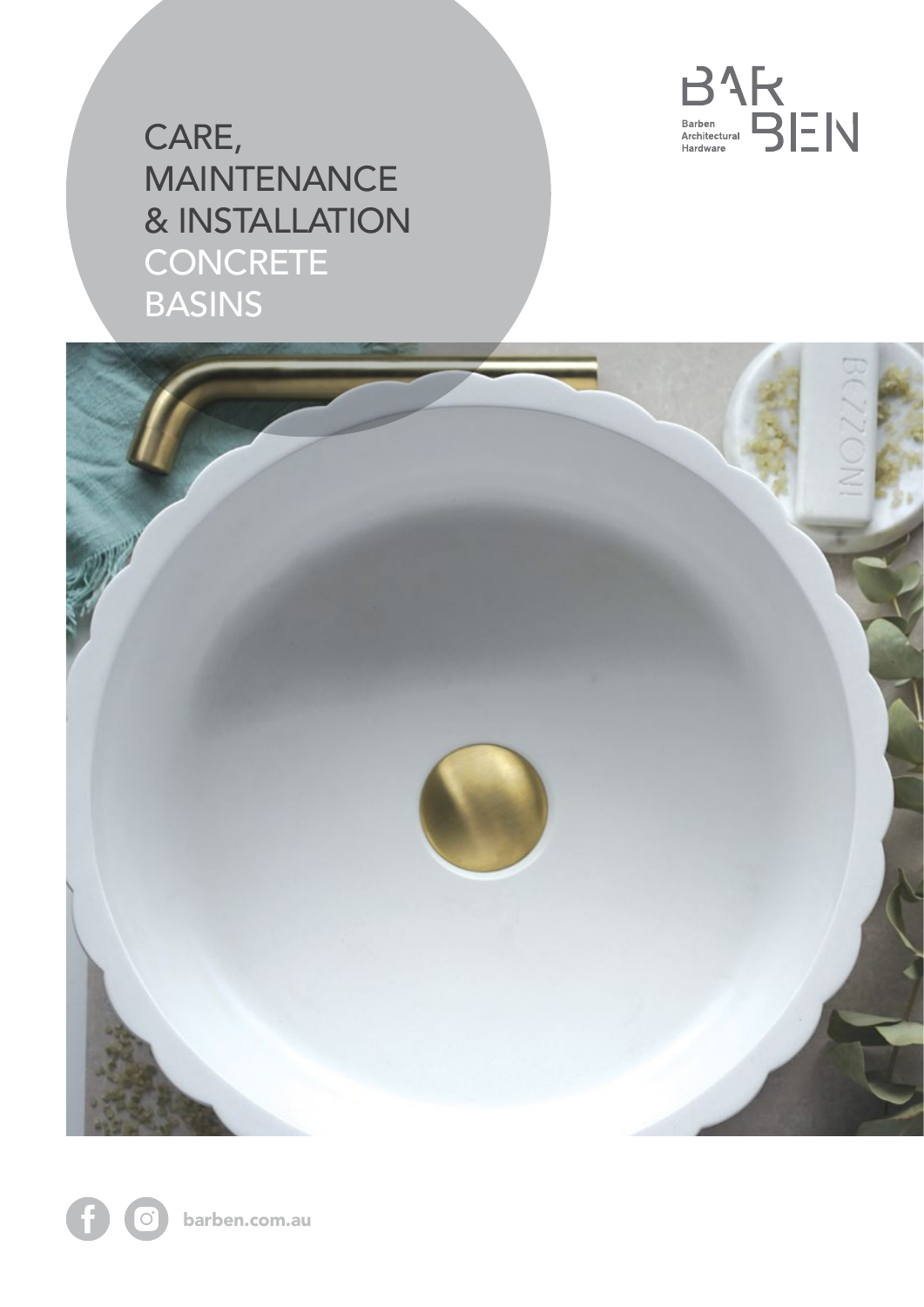Congratulations on the purchase of your Bezzoni concrete basin. We are sure you will enjoy your new concrete basin for many years to come. To ensure your Bezzoni basin is maintained please read the Care and Maintenance Guide.

Concrete is a rustic material with natural variations in colour and surface. Over time, the material ages when used. The inside of the basin is sealed to close pores and make the surface more resistant to stains.

Here are some important and helpful suggestions for you to use your Bezzoni Basin safely. Please read carefully before use.

- Wipe off water drops with a soft cloth after use to avoid lime coating. If water is left standing in the basin, dark areas may occur which should disappear after a few hours.
- Do not expose the basin to water with a temperature higher than 70° C or rapid temperature changes as this may cause thermal shock.
- Cosmetics such as cleansers, moisturisers, face masks, sunscreens etc. contain many different chemicals, some of which can damage the basin sealer. Allowing these products to come into contact with your basin is at your own risk. Barben will not warrant such damage.
- Never expose your concrete basin to anything corrosive or acidic/alkaline.
- Use a neutral cleaning product such as dishwashing soap.
- Always use a soft cloth and avoid abrasive cleaners, scouring pads, steel wool or similar for surface cleaning.
- Avoid cleaners and products containing abrasives, acids, ammonia, acetone or other chemicals (eg scrubbing powder, hair spray, hair colour, bleach, hair removal and nail polish remover etc.). Should you spill any of the above products on the wash basin it should be removed immediately to avoid damage.
- Avoid impact with hard objects.
- It is important to remember that concrete basins are sealed , not glazed or fired like ceramic and porcelain. Over time and depending on the level of use and care , concrete will dull and develop its own patina.
- Please do not tap toothbrushes or razors etc on the edge of your basin. They have not been designed to withstand impact and this could damage the sealer or chip the concrete.
- Direct sunlight may cause discolouration over time.